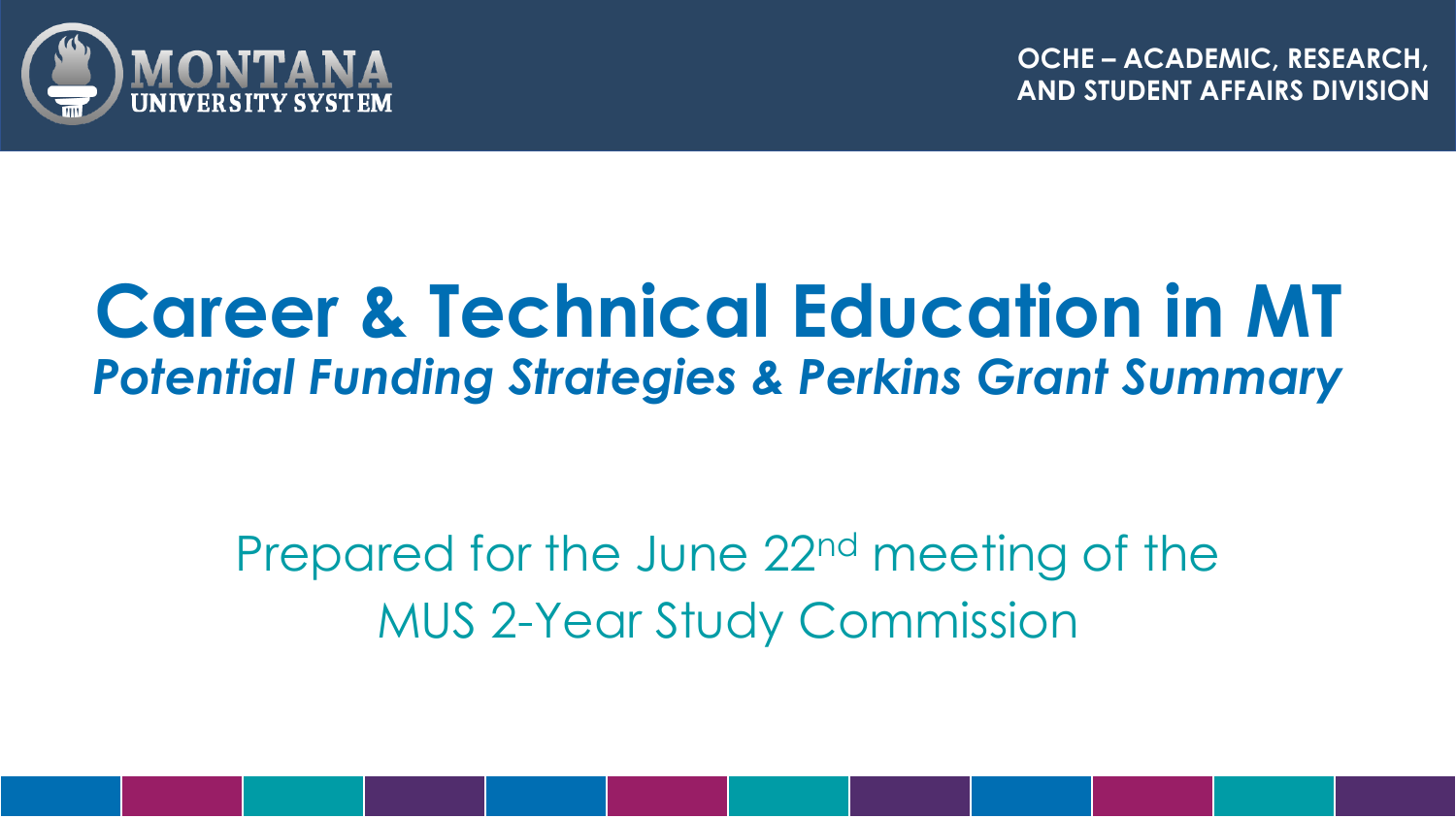

# **Strategically Incentivizing CTE**

### **What options (or combination of options) do we have for strategically incentivizing CTE in the Montana?**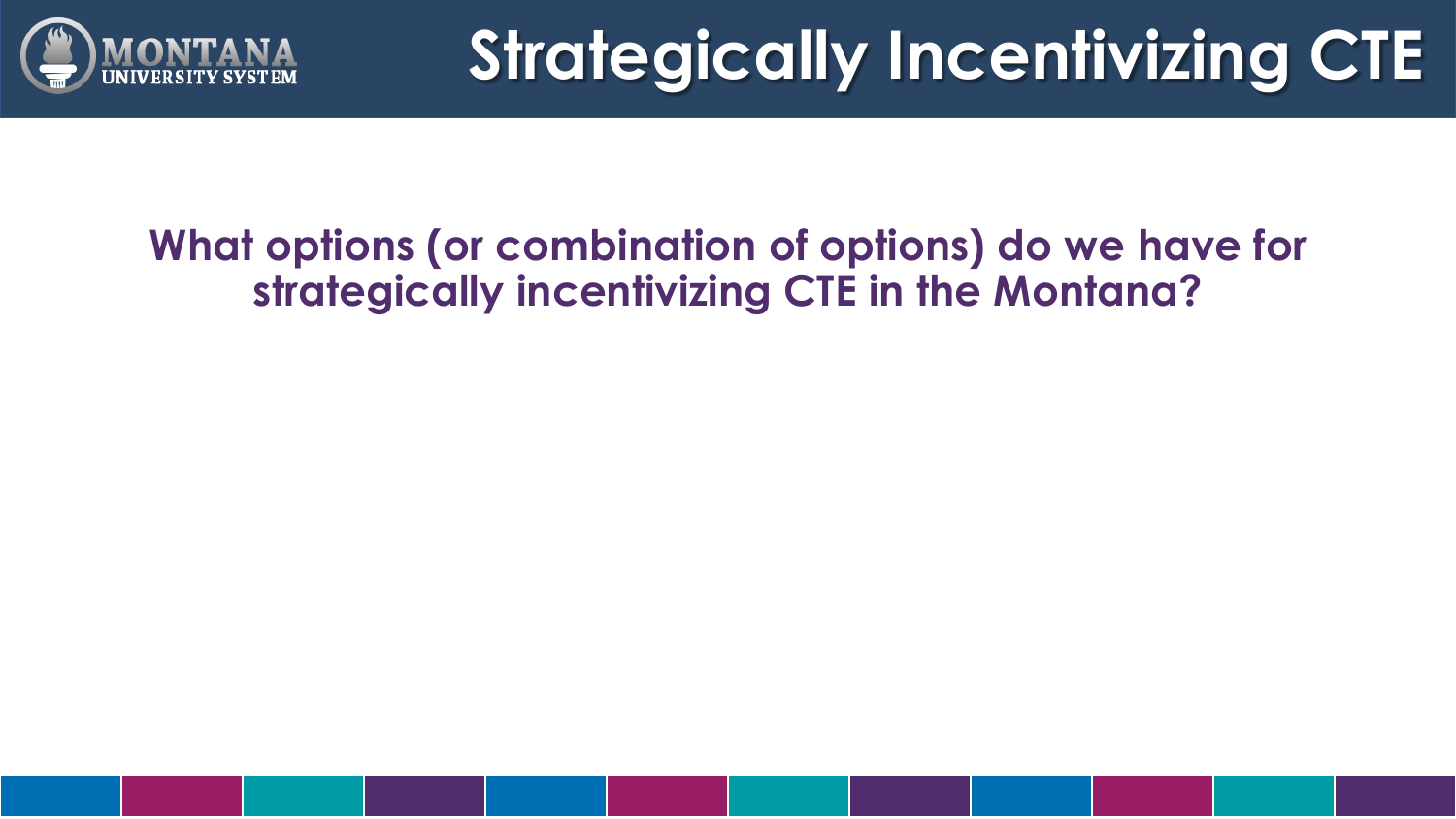

### **Option 1- Community College Funding Formula**

- -LFC subcommittee is currently working on designing a new formula. -The subcommittee is focusing on an FTE driven/base-plus model that attaches \$\$ per student FTE through the use of a formula. -Increase/decrease in FTE are weighted to emphasize and incentivize CTE. -What does this look like? Student FTE is categorized by program, programs
- that are CTE are weighted (ex. 1.75).
- -As a result, growth in FTE drives additional funding based on the weighted areas.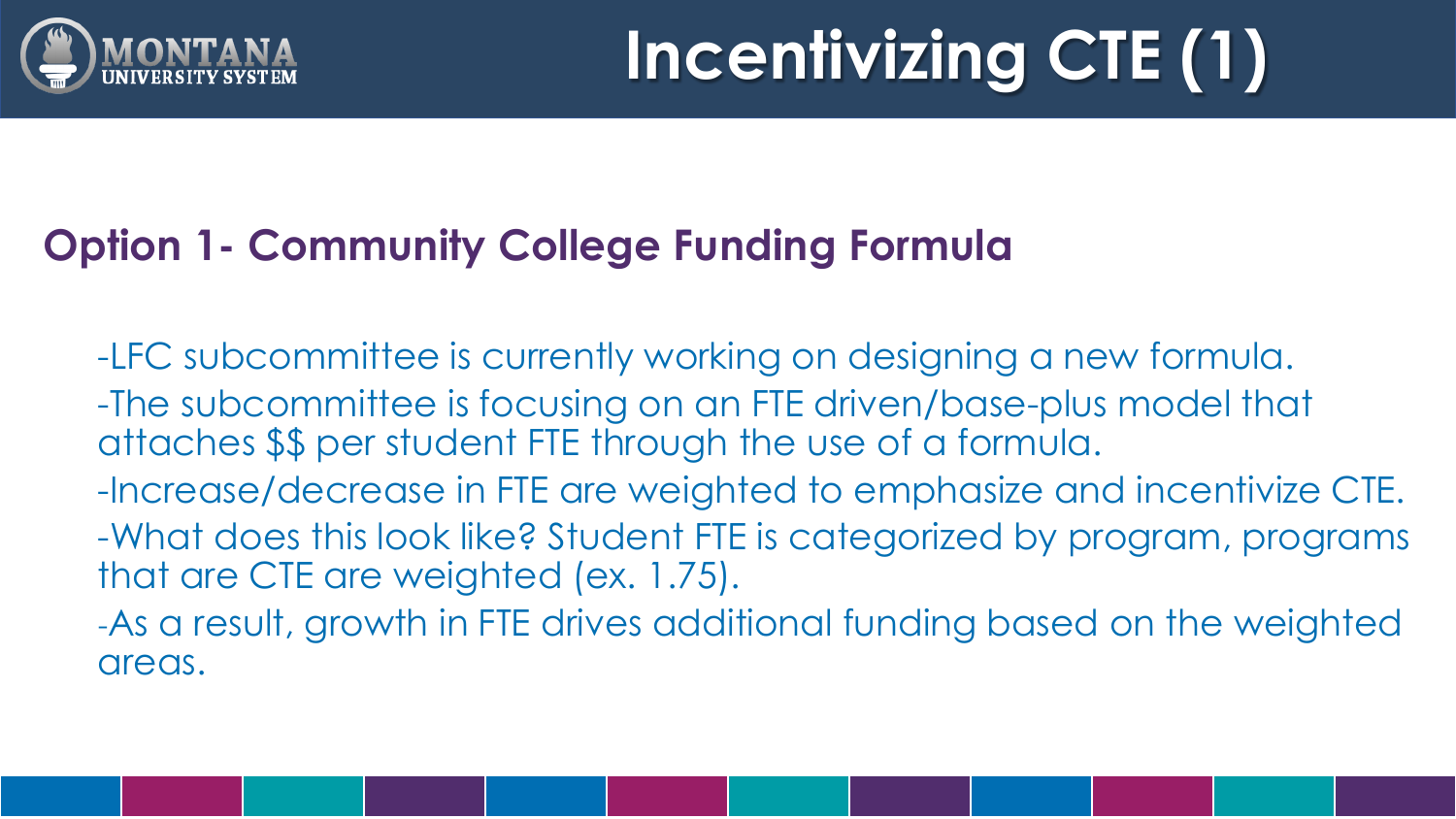

### **Option 2- Performance Funding in the MUS**

-For MUS campuses, annually we set aside \$15M out of the lump sum funding from the Legislature and use key metrics (rather than using inputs like FTE we use outputs like retention and completions) to identify campuses that are performing and improving within these metrics, and as a result award them with performance funds.

-Within these metrics we also measure and award funds related to particular groups of interest: Low Income, Veterans, American Indian, and Non-traditional students.

-Summary: we can visualize how Performance Funding can be used to incentivize CTE; one caveat, without new dollars campus incentivizes will not be maximized.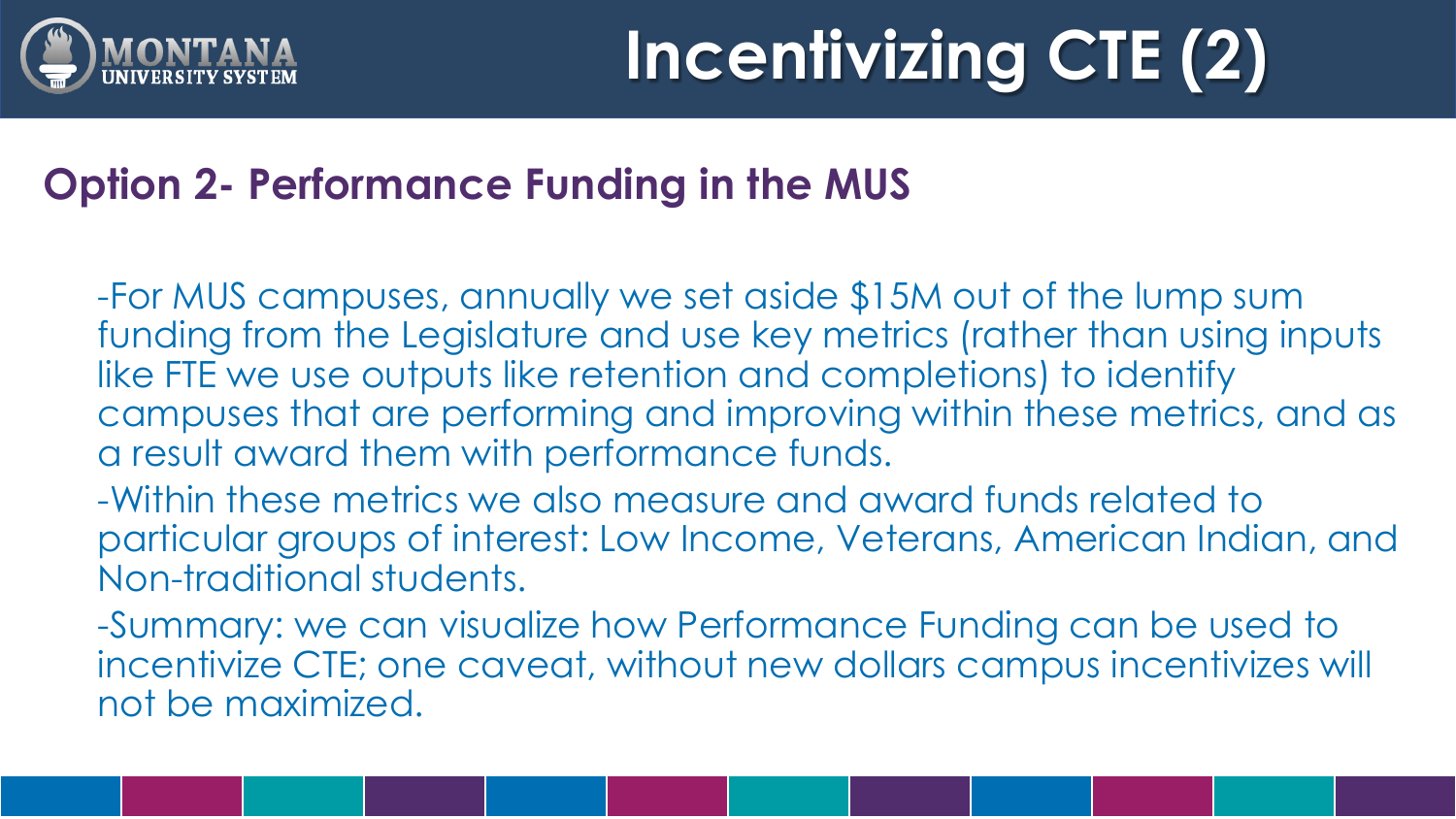

# **Incentivizing CTE (3)**

### **Option 3- OTO Funding/New Proposals**

-History of Legislative support: \$5M for instructional equipment in 2007, \$1M Workforce Development at CC's in 2013, other funding areas include Dual enrollment, Veteran's Success, Distance Learning, and Transferability. -Example: dual enrollment funds in 2013 allocated based on performance. CTE new proposals could be structured in a manner that incentivizes growth.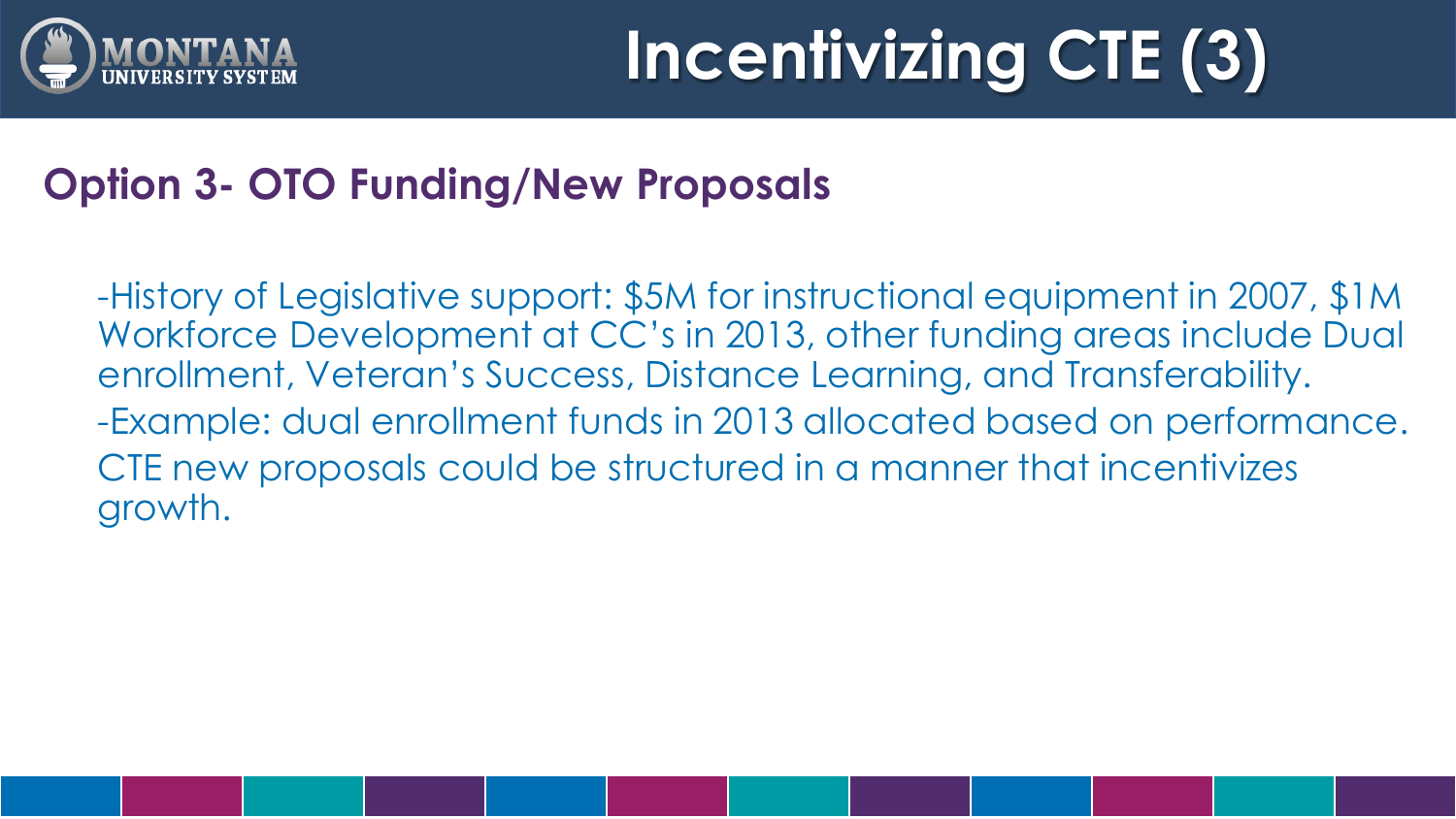

# **Incentivizing CTE (4)**

### **Option 4 - Federal Program Match**

- -A major source of federal funding for CTE comes through the Carl Perkins Grant.
- -Approximately \$6M per year awarded to MT, split between higher education and K-12, to operate a program designed specifically to support and enhance CTE.
- -Is there a role for the State to play in amplifying this effort?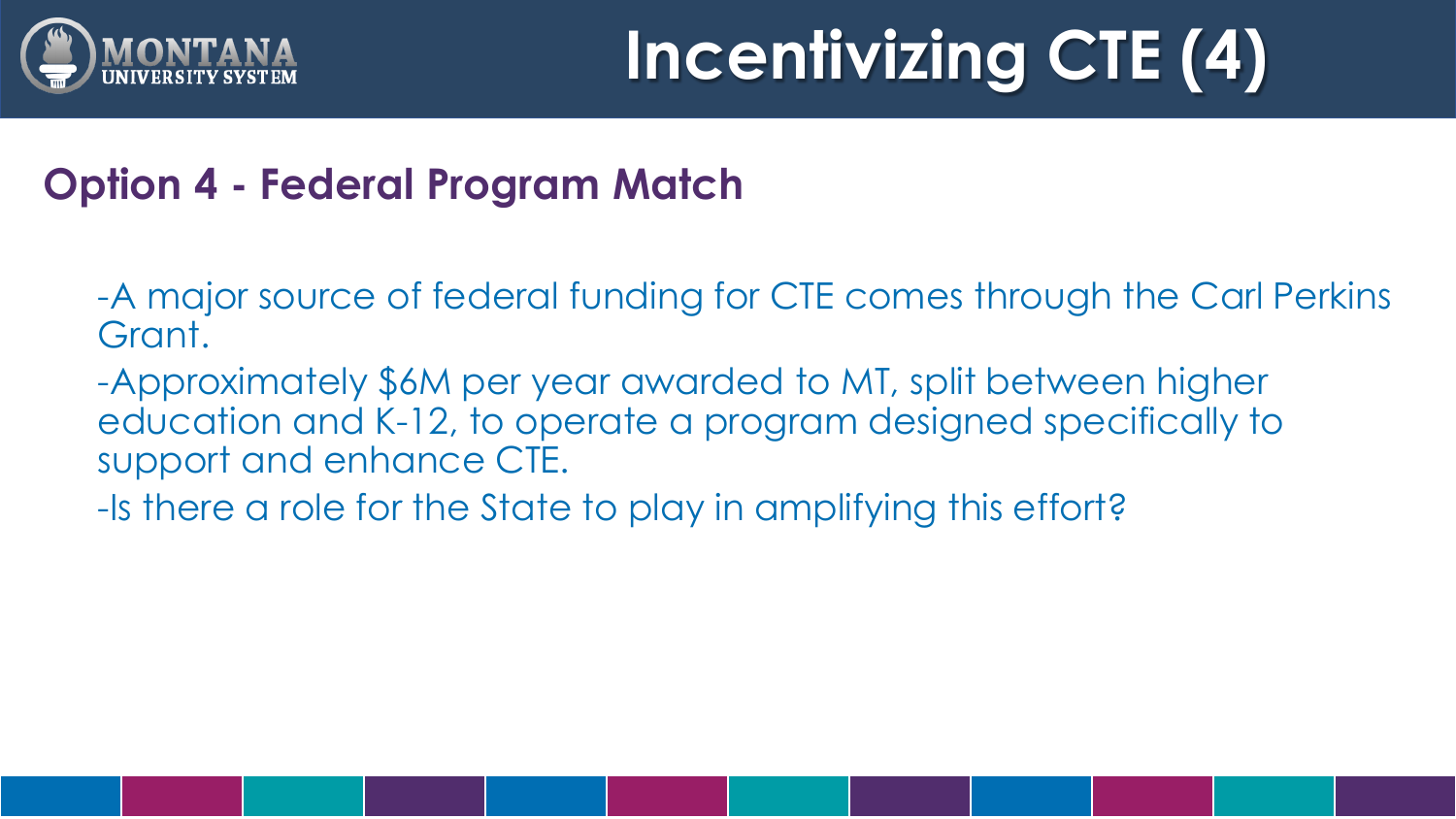

### **Carl D. Perkins Grant Summary**

#### **Currently, the federal Carl D. Perkins Grant is the major source of specific funding for Career & Technical Education in Montana.**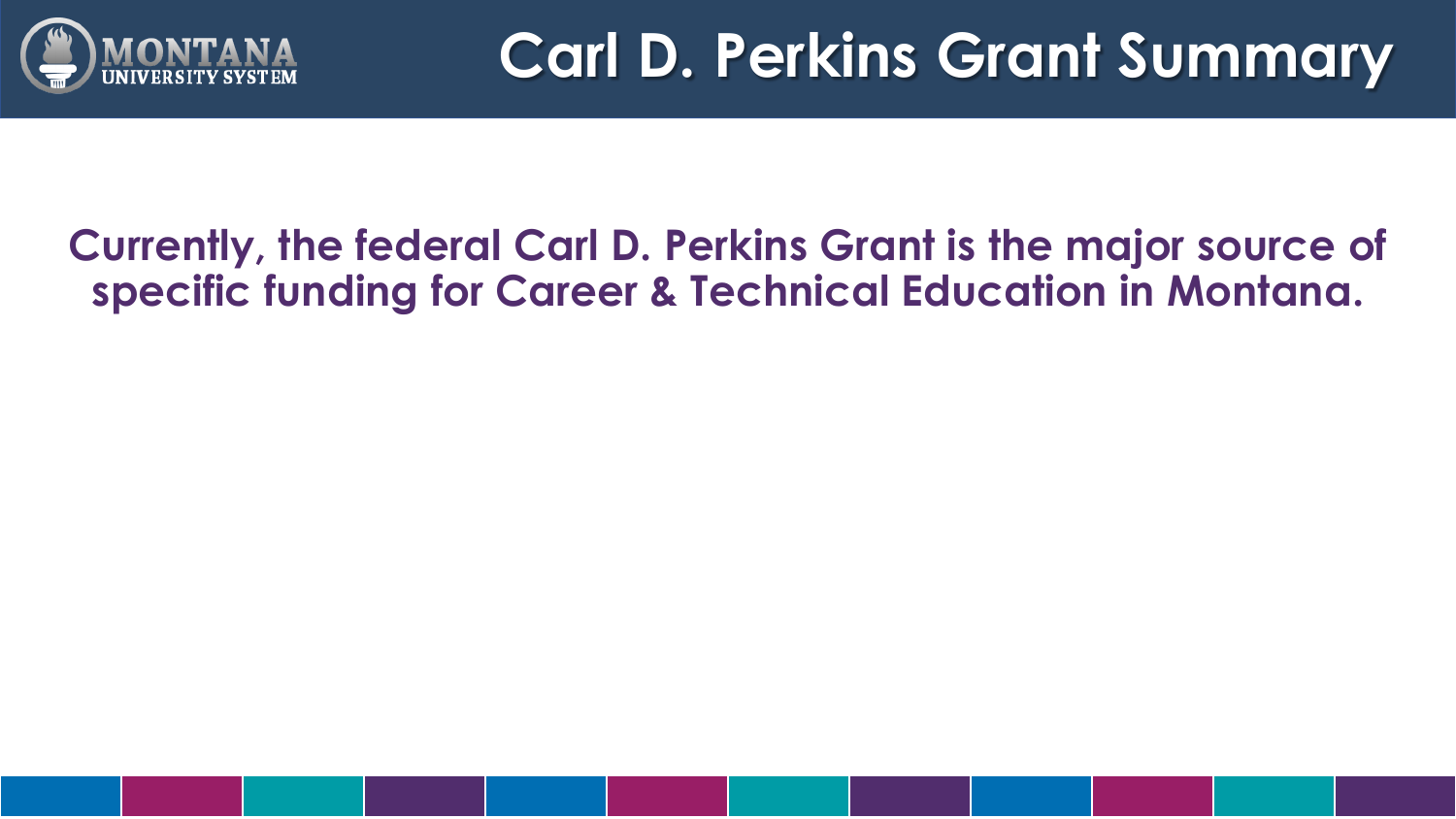

## **Perkins Context**

### **Perkins Context**

- \$6+ million in CTE funding each year
	- MUS Board of Regents / OCHE as state eligible agency
	- Funding split between secondary and post-secondary (65%-35%)
	- Allocated to schools and campuses based on formula + grants
	- Equipment, technology, training/development, personnel, innovation
- Perkins IV State Plan was in place for 14 years
- Perkins V State Plan Charge: Be Bold!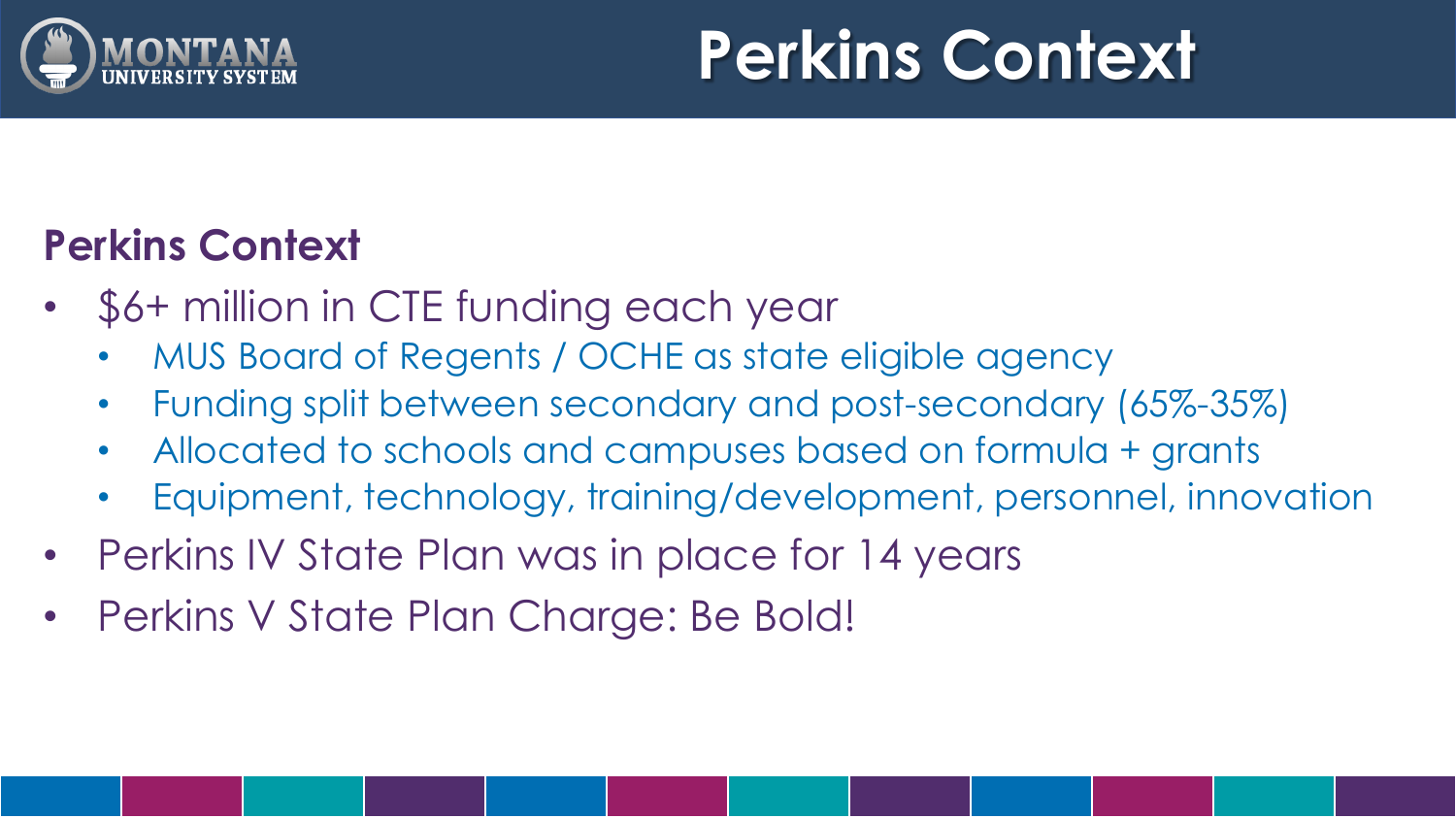

## **Perkins V**

### **Perkins V & CTE Goals**

- Montana Perkins V State Plan
	- Approved June 2020
	- Partnership: OCHE, OPI, DLI, Gov, Industry, Educators
- Access to quality career & technical education
- Secondary & postsecondary alignment
- Business & industry engagement
- Work-based learning & early college access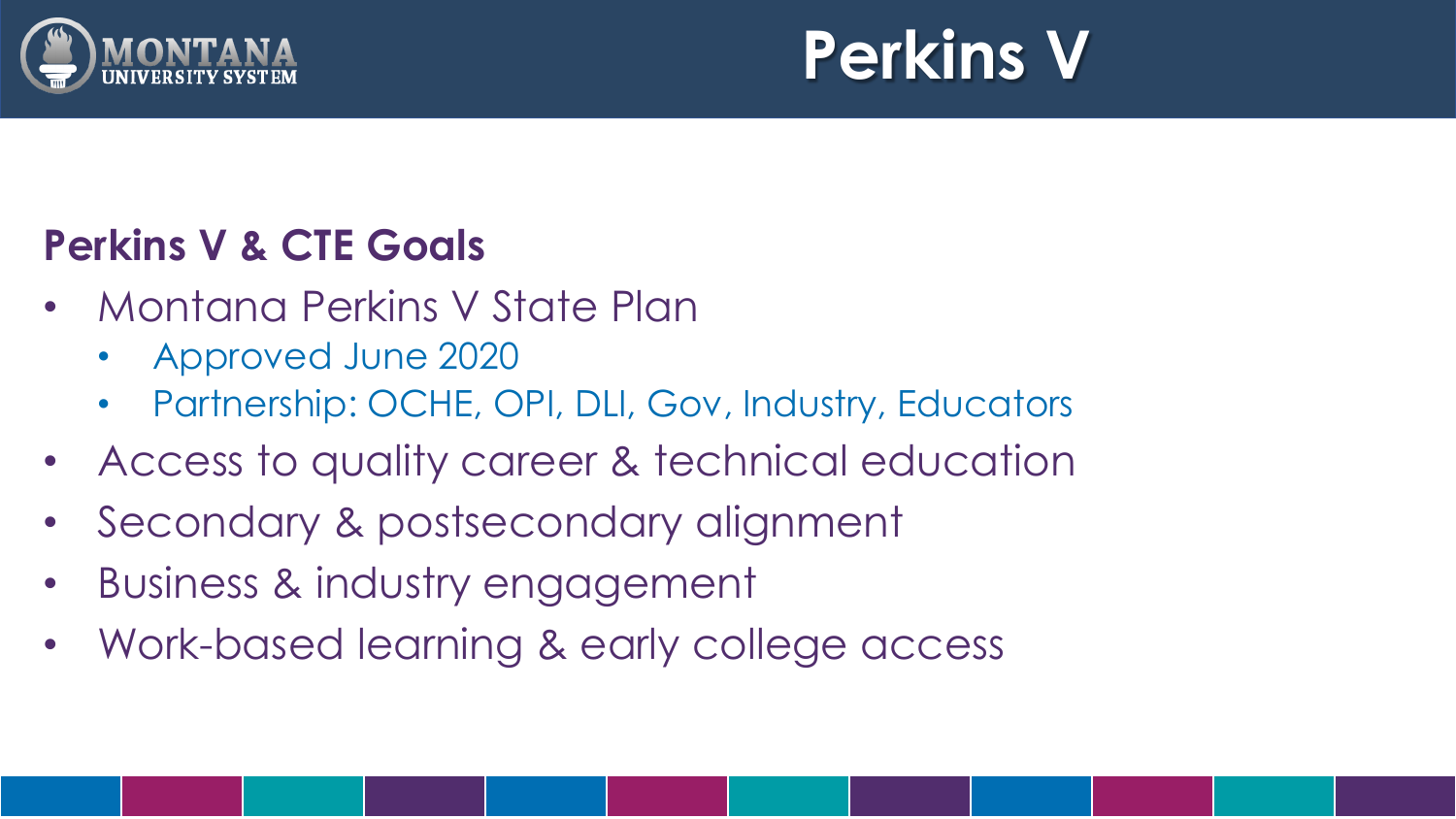

## **Perkins V**

### **Perkins V State Plan Highlights**

- CTE & workforce alignment
- Career planning & guidance
- Comprehensive local needs assessment